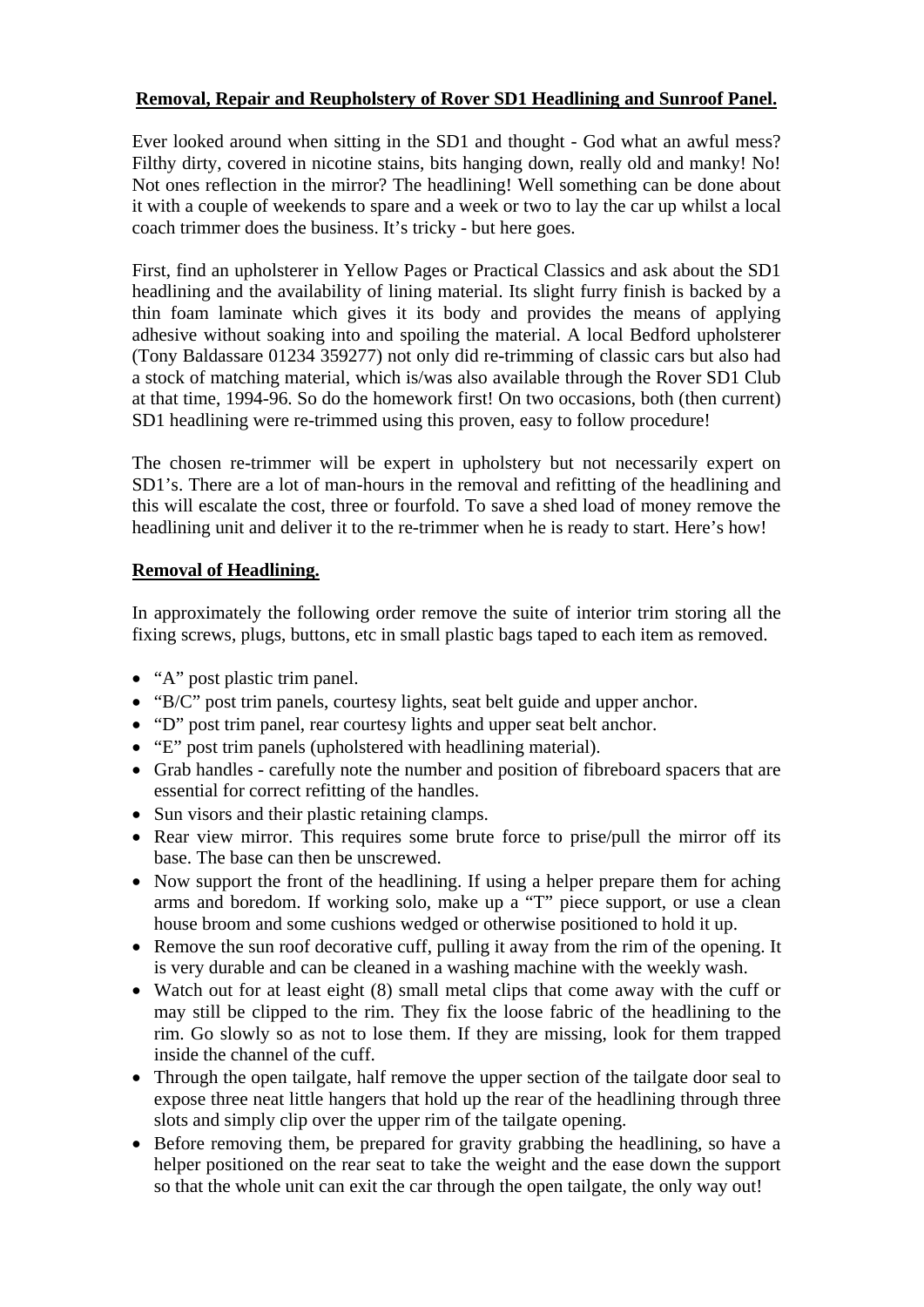• The headlining is fragile, made from compressed/moulded cardboard. If unable to store flat, on-edge in a dry room is OK to avoid warps until it goes to the trim shop.

Choosing not the re-upholster the headlining, the local expert charged only £65 (mid 1990's prices) including "E" post covers and sufficient spare material for the aperture. Removing all old material and bits of perished foam is essential to achieving a lump free finish to the new material using spray-on adhesive.

Re-trimming the sunroof aperture is a different proposition altogether. It can only be re-lined with the sliding assembly removed from the car as follows.

## **Removal of Sliding Sunroof Assembly.**

- Removing the sunroof lid is explained in the workshop manual, but it's tricky.
- Free the lid by undoing four screws along its front edge with lid fully open.
- Slide the sunroof forward until it is about an inch from being shut.
- Lubricate the rubber seal with something slippery like fairy liquid or silicon grease.
- The tongues at the rear of the sunroof lid will disengage from a pair of 'hold down' springs under the rear edge of the opening. Tape the aperture edges to protect paint!
- Gently but firmly extract the lid forwards and upwards without damage to paint.
- Now is a good time to inspect the sunroof lid and mechanism for rust caused by condensation. This is a major issue, certainly needing attention, so be prepared to deal with some repairs and apply rust prevention wax before re-assembly.
- It was shocking to find severe corrosion on an eight year old Vitesse when the lid first came off in 1994. The gasket/seal retainers had virtually disintegrated. Sixteen years on, the replacements are still 'as new' so the Waxoyl did its job admirably!
- With the lid removed observe the sliding mechanism and how the worm drives terminate on two adjustable clamps.
- Operate the sunroof electrically backwards and forwards to study how it works, what slides on and over what, and scrutinise for wear and inadequate lubrication.
- Look also for broken guides and any misalignment. Broken rail support parts will certainly impede smooth operation. Obsolete spares must be had from a donor car.
- The way to remove it is to undo the nuts that hold four adjustable clamps in position on the sliding assembly and the slide rails.
- Mark the position of the clamps with a soft pencil BEFORE removal.
- Undoing the nuts a bit at a time lends itself to understanding how these special floating clamps work and more importantly how the nuts, washers and shims are assembled. Take care, those shim positions are critical!
- Slightly adjust the fore/aft position of the sliding assembly to get all the nuts loose.
- To help refitting, later, sketches or photographs of the fixing arrangement will be an invaluable aid-memoir. Either way, the mechanism comes out from the top.

#### **Reupholstering the Sliding Sunroof Assembly.**

- On the workbench observe how/where the fabric is shaped, fixed and glued in place
- Use the original fabric (carefully removed) as a pattern to make a brown paper template. Cut the new material using the template.
- Cut loose the thin plastic trim (with four holes) stitched to the front of the original lining material to be, perhaps, re-stitched to, or (later) refitted over the new material that can be otherwise stuck in place with adhesive at the front edge.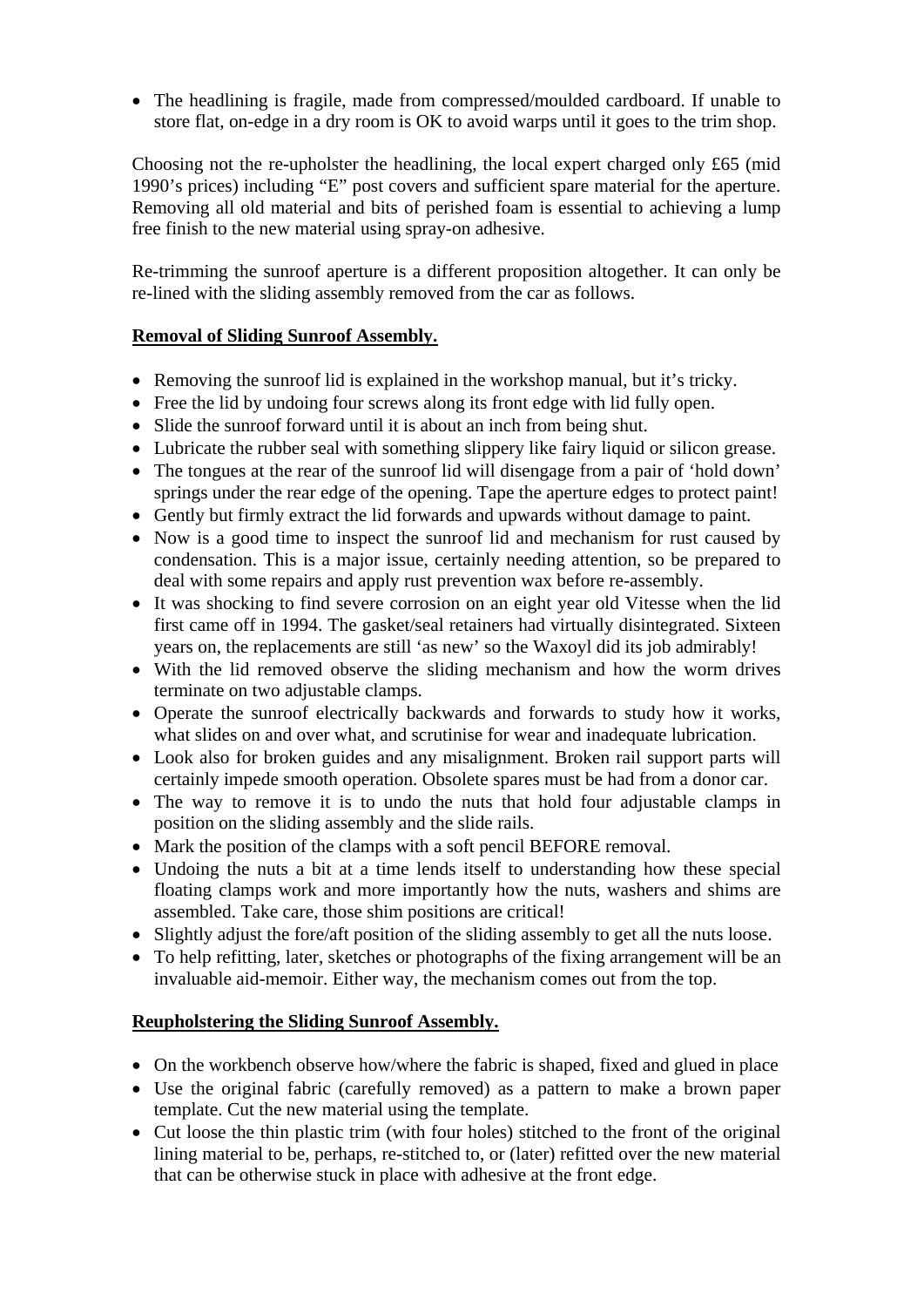- It's definitely a job for clean hands, which is a problem because the sunroof mechanism will be filthy. Clean it up thoroughly with white spirit before the dressmaking stage.
- Use spray adhesive to fix new material in place. Evostick used sparingly is also useful to get strong corner bonds.
- Make sure that the folded over material does not foul where the lid sits inside the top front edge when it is eventually dropped into place otherwise the lid will not position correctly onto its fixing screws.
- If high, it will sustain damage imparted by the sunroof aperture when fully open.
- Some experimentation (on the bench) will be needed to get it right. Alternatively deliver the sliding assembly to the upholsterer for him to renew the lining material.

Now everything is ready to refit, clean hands are essential, and, despite it being an old cliché, the refitting sequence really is the reverse of removal (ah la Haynes) but with the following very pertinent handy hints. For success, please study them carefully!

# **Refitting the Headlining.**

- Ensure the courtesy lights wiring is correctly taped in position.
- Be sure to support front and rear of the headlining as it feeds through the tailgate.
- Make up three 3" thick wire hooks to suspend the rear from the three slots in the hatch rim to allow total concentration on the next most difficult part of the process.
- Support the headlining with a prop, as during removal and refit all items detailed at that time, loosely at first, to locate the unit correctly before tightening them up.
- Cut through the material at the centre of the sunroof opening and trim it to about an inch and a half from the rim. Please! Please! Do not cut too close to the rim corners.
- Fold the loose material around the rim and fix it with the metal clips saved at the removal stage. Extreme care cutting carefully into the corners is the key to success.
- When the loose material is all neatly folded around rim, a sparing application of adhesive will help keep the lining in place.
- When dry, fit the decorative cuff over the whole kit'n'caboodle (material/clips/rim) to secure the central aperture.
- Be sure to get it right first time otherwise, upon removing the cuff for a second try, the clips have to be retrieved and the material may get damaged. Trim off excess.

# **Refitting the Sliding Sunroof Assembly and Lid.**

- Definitely a two person job to lower into position without damaging any paintwork.
- Loosely refit the clamps to the assembly and the sliding rails.
- Suffer from a dodgy memory? Then rely on those sketches, photos and pencil marks made at the time of removal.
- At this stage the assembly must be adjusted laterally on its cradle so the lid is nicely centred. The prior pencil marks are CRUCIAL to this. Tighten the fixing nuts.
- Grease all the sliding parts before the lid goes on. Use rubber lube on the lid gasket.
- As an alternative to using a thin screwdriver and torch, tie some very strong polyester thread around the rear fixing springs.
- With the sliding assembly an inch or so open, as the lid slides into place, pull up on the thread and raise the springs over the retaining tongues on the lid
- Secure the lid with its front fixing screws and make sure it sits well down.
- Check for smooth operation and be particularly vigilant that the top of the lid does not foul the rear edge of the aperture.